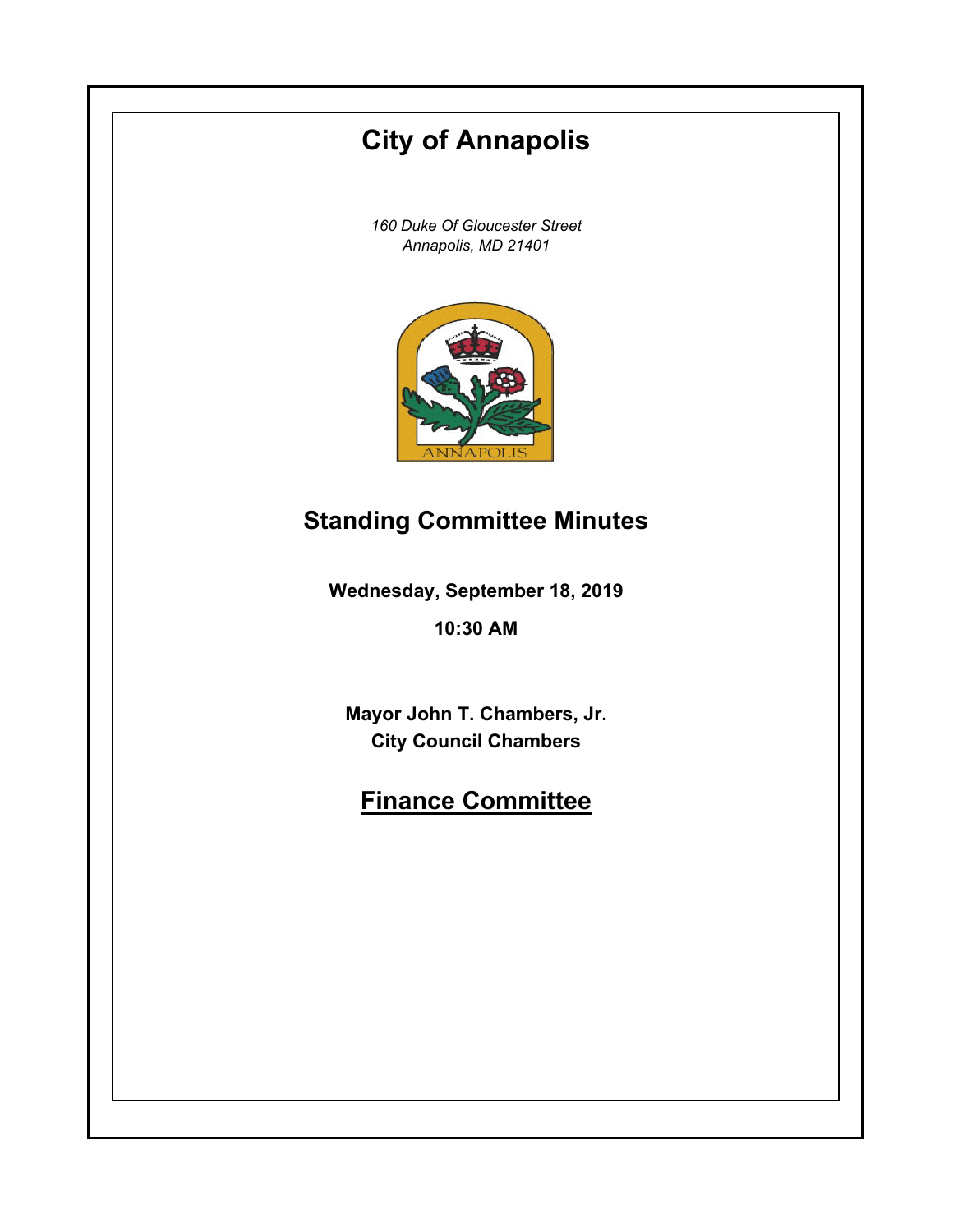# 1. Call To Order

**Chairman Arnett called the meeting to order at 10:36 a.m.**

2. Roll Call

**Present:** 3 - Alderman Arnett, Alderman Paone and Alderwoman Finlayson

3. Approval of Agenda (any changes to the agenda should be made here)

**Alderman Paone moved to adopt the Regular Meeting Agenda. Seconded. A roll call vote was taken. The motion CARRIED by the following vote:**

**Aye:** 3 - Alderman Arnett, Alderman Paone and Alderwoman Finlayson

### 4. Business before Committee

### **a. Approval of Minutes**

[FC09.04.19](http://annapolismd.legistar.com/gateway.aspx?m=l&id=/matter.aspx?key=4469) Approval of Minutes for the Regular Meeting

**Alderman Paone moved to approve. Seconded. A roll call vote was taken. The motion CARRIED by the following vote:**

**Aye:** 3 - Alderman Arnett, Alderman Paone and Alderwoman Finlayson

### **b. Supplemental Appropriations**

[SA-9-20](http://annapolismd.legistar.com/gateway.aspx?m=l&id=/matter.aspx?key=4408) Fire Department

Revenue: Federal Operating Grant Revenue - FEMA - Assistance to Firefighters Grant (\$114,361.00) Expenditure: FEMA - Assistance to Firefighters Grant - Capital Outlay (\$114,361.00)

Fire Chief Remaley was present and answered questions from the committee.

**Alderwoman Finlayson moved to recommend favorably. Seconded. A roll call vote was taken. The motion CARRIED by the following vote:**

**Aye:** 3 - Alderman Arnett, Alderman Paone and Alderwoman Finlayson

### **c. Budget Revision Requests**

[FT-2-20](http://annapolismd.legistar.com/gateway.aspx?m=l&id=/matter.aspx?key=4462) OEP & P&Z

Transfer From: Planning and Zoning Programs & Activities (\$29,850.00) Transfer To: Office of Environmental Policy Telephone (2,350.00), Office of Environmental Policy Programs & Activities (27,180.00), Office of Environmental Policy R&M Vehicles (320.00)

Finance Director Dickinson was present and answered questions from the committee.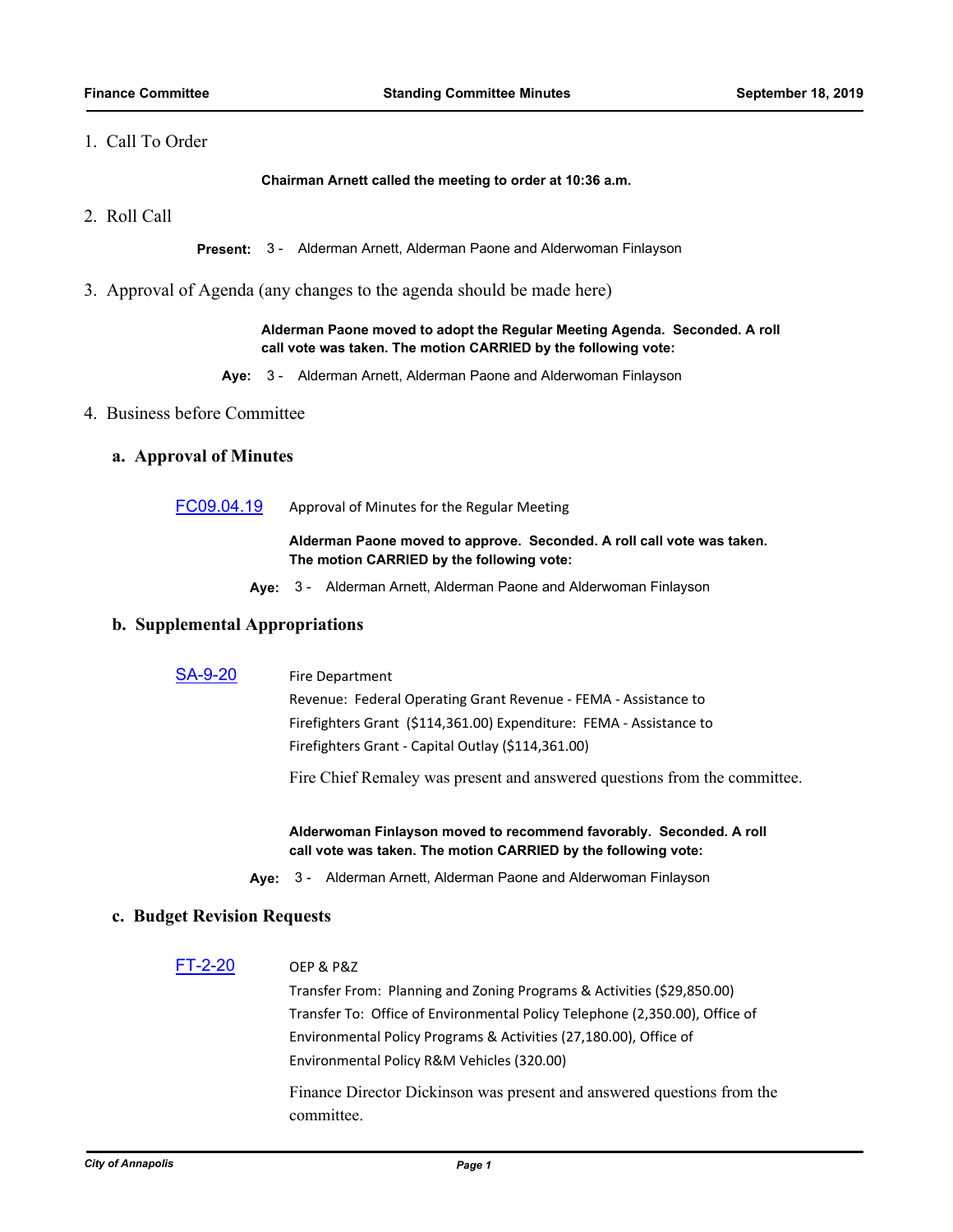**Alderman Paone moved to recommend favorably. Seconded. A roll call vote was taken. The motion CARRIED by the following vote:**

**Aye:** 3 - Alderman Arnett, Alderman Paone and Alderwoman Finlayson

### 5. Legislation before Committee

[CA-6-19](http://annapolismd.legistar.com/gateway.aspx?m=l&id=/matter.aspx?key=4160) **Department of the Environment -** For the purpose of establishing a department known as the Department of the Environment; and generally relating to the Department of the Environment.

> Alderman Savidge, City Manager Sutherland were present and answered questions from the committee. Alderman Arnett would like to postpone until all parties needed are able to be present.

**Alderwoman Finlayson moved to Continue. Seconded. A roll call vote was taken. The motion CARRIED by the following vote:**

**Aye:** 3 - Alderman Arnett, Alderman Paone and Alderwoman Finlayson

[O-18-19](http://annapolismd.legistar.com/gateway.aspx?m=l&id=/matter.aspx?key=4169) **Department of the Environment -** For the purpose of creating a Department of the Environment, dissolving the Office of Environmental Policy; transferring regulatory authority for Forest Conservation from the Department of Planning and Zoning to the Department of the Environment; consolidating environmental compliance, and inspection responsibilities, under the Department of the Environment; transferring the stormwater management program to the Department of the Environment; assigning the liaison for the Annapolis Conservancy Board to the Department of the Environment; assigning consideration of Title 19 matters to the Environmental Matters Committee; making technical corrections; and generally relating to the Department of the Environment.

> **Alderwoman Finlayson moved to Continue. Seconded. A roll call vote was taken. The motion CARRIED by the following vote:**

**Aye:** 3 - Alderman Arnett, Alderman Paone and Alderwoman Finlayson

[O-26-19](http://annapolismd.legistar.com/gateway.aspx?m=l&id=/matter.aspx?key=4295) **Rental Unit and Short-Term Residential Rental Licenses -** For the purpose of mitigating significant dislocation of neighborly residential blocks; supporting the City's experience, visitor and tourist-based local economy by leveraging the sharing economy; ensuring applicable tax collection and remittances; encouraging fair competition; updating and amending the regulation of residential rental properties generally; creating operating license requirements governing the short-term rental of residential dwellings and dwelling units above nonresidential uses; defining certain terms; allowing a delayed effective date for current licensees; and matters generally

> **Alderwoman Finlayson moved to Continue. Seconded. A roll call vote was taken. The motion CARRIED by the following vote:**

relating thereto.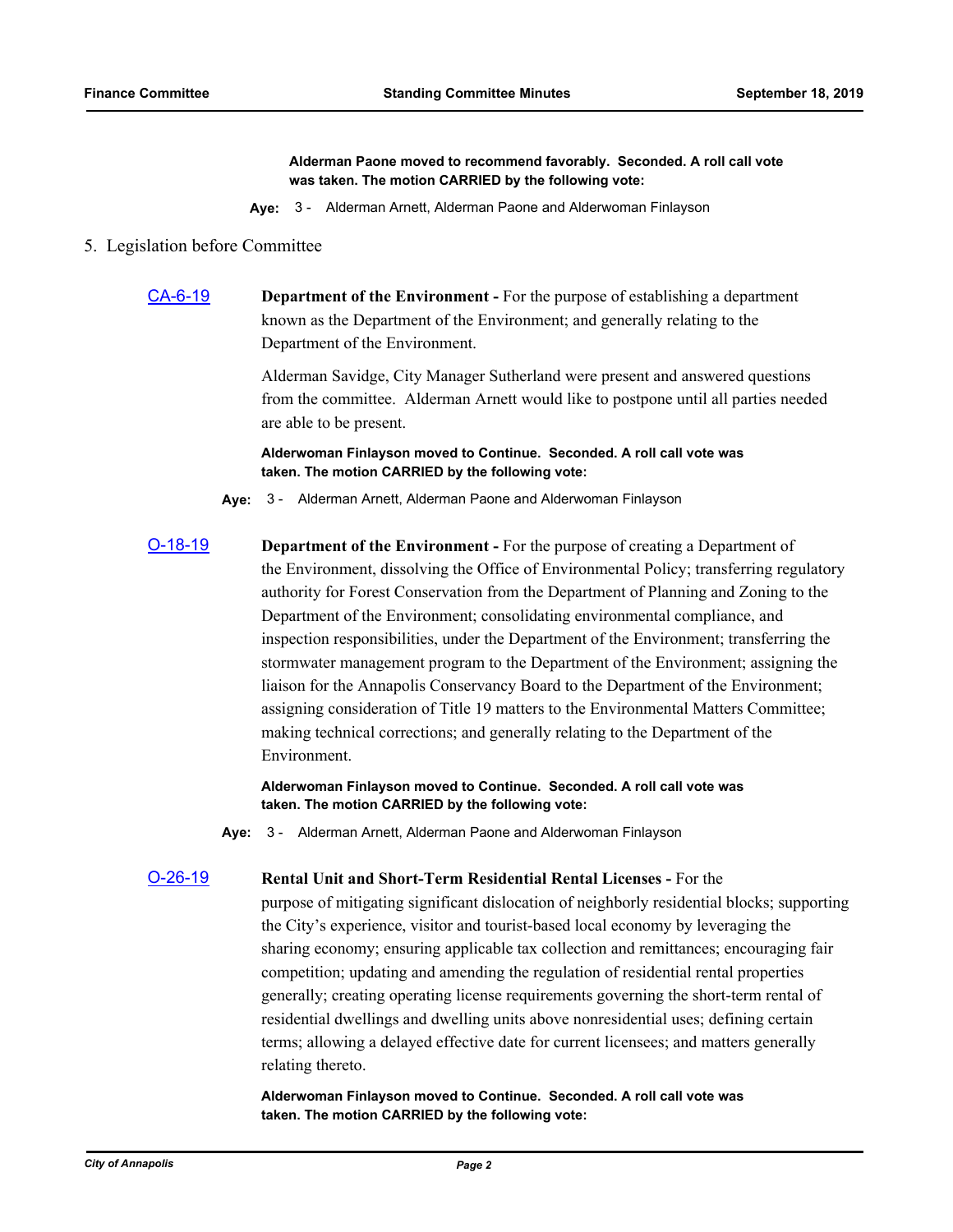**Aye:** 3 - Alderman Arnett, Alderman Paone and Alderwoman Finlayson

[R-31-19](http://annapolismd.legistar.com/gateway.aspx?m=l&id=/matter.aspx?key=4304) **Rental Unit and Short Term Residential Rental Licenses - Fines** - For the purpose of updating the fines schedule concerning rental unit and short term residential rental licenses.

> **Alderwoman Finlayson moved to Continue. Seconded. A roll call vote was taken. The motion CARRIED by the following vote:**

- **Aye:** 3 Alderman Arnett, Alderman Paone and Alderwoman Finlayson
- [R-32-19](http://annapolismd.legistar.com/gateway.aspx?m=l&id=/matter.aspx?key=4327) **Maryland Public Information Act Fees**  For the purpose of adding fees to the Fiscal Year 2020 Fees Schedule concerning requests for information made pursuant to the Maryland Public Information Act.

**Alderwoman Finlayson moved to recommend favorably. Seconded. A roll call vote was taken. The motion CARRIED by the following vote:**

- **Aye:** 3 Alderman Arnett, Alderman Paone and Alderwoman Finlayson
- [O-29-19](http://annapolismd.legistar.com/gateway.aspx?m=l&id=/matter.aspx?key=4396) **Purchasing and Procurement** For the purpose of establishing and enacting purchasing and procurement laws for the City of Annapolis.

City Manager Sutherland was present and answered questions from the committee.

**Alderman Paone moved to recommend favorably. Seconded. A roll call vote was taken. The motion CARRIED by the following vote:**

**Aye:** 3 - Alderman Arnett, Alderman Paone and Alderwoman Finlayson

### [O-32-19](http://annapolismd.legistar.com/gateway.aspx?m=l&id=/matter.aspx?key=4410) **Issuance of General Obligation Bonds and Bond Anticipation Notes** -

For the purpose of authorizing and empowering the City of Annapolis (the "City") to issue and sell, upon its full faith and credit, (i) one or more series of its general obligation bonds in the aggregate principal amount not to exceed \$17,375,072 (the "Bonds"), pursuant to Sections 19-301 through 19-309, inclusive, of the Local Government Article of the Annotated Code of Maryland, as amended, and Article VII, Section 11 of the Charter of the City of Annapolis, as amended (the "Charter"), (ii) one or more series of its general obligation bond anticipation notes in anticipation of the issuance of the Bonds in the maximum aggregate principal amount equal to the maximum aggregate principal amount of the Bonds (the "Notes"), pursuant to Sections 19-211 through 19-221, inclusive, of the Local Government Article of the Annotated Code of Maryland, as amended and the Charter and (iii) one or more series of its general obligation bonds to refund specified bonds previously issued by the City in the aggregate principal amount not to exceed 120% of the principal amount of bonds to be refunded (the "Refunding Bonds"), pursuant to Section 19-207 and Sections 19-301 through 19-309, inclusive, of the Local Government Article of the Annotated Code of Maryland, as amended, and the Charter; providing that the Bonds, Notes and Refunding Bonds shall be issued and sold for the public purpose of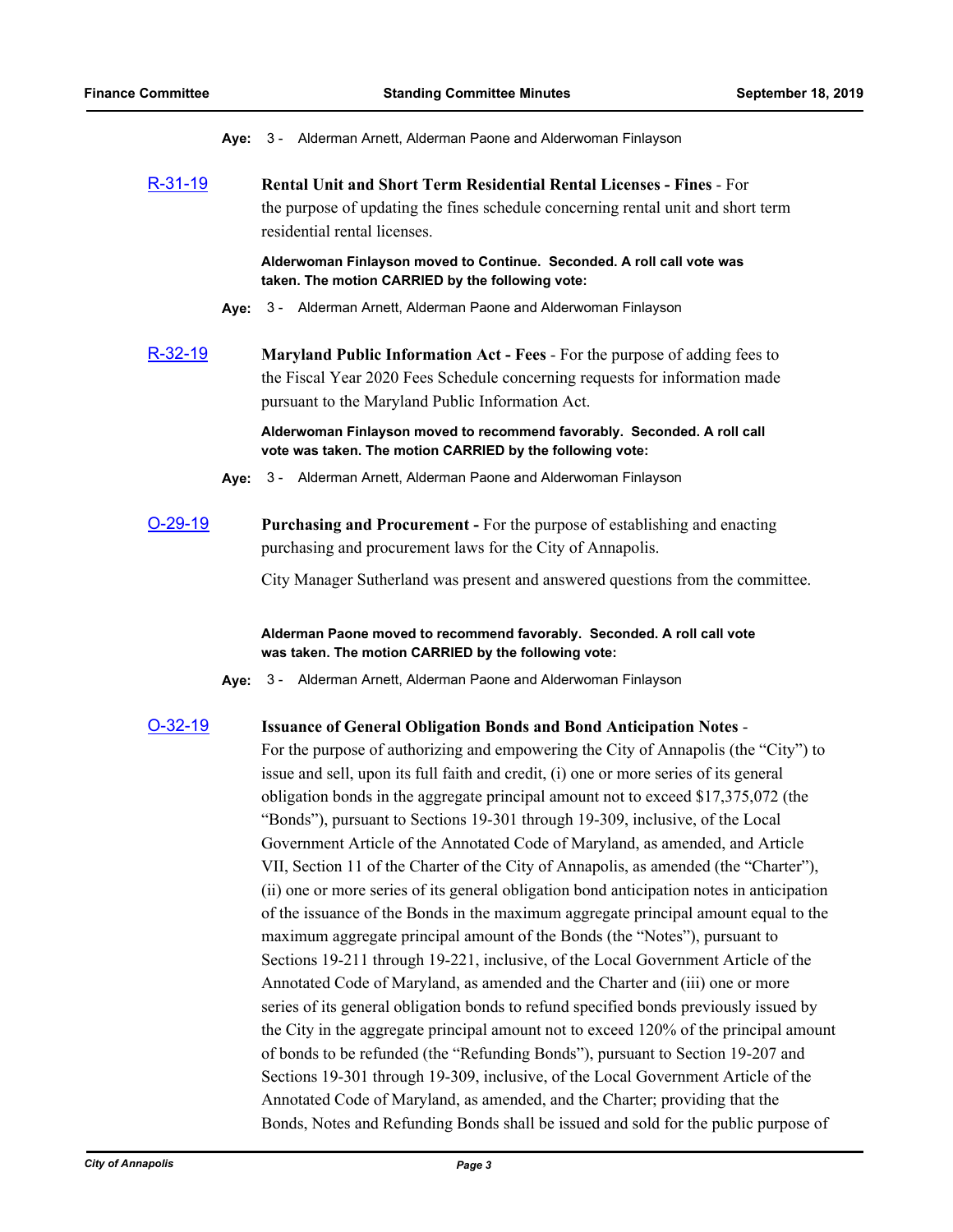financing and refinancing certain capital projects of the City as provided in this Ordinance; prescribing the form and tenor of the Bonds, Notes and Refunding Bonds; providing for the method of sale of the Bonds, Notes and Refunding Bonds and other matters relating to the issuance and sale thereof; providing for the disbursement of the proceeds of the Bonds, Notes and Refunding Bonds; covenanting to levy and collect all taxes necessary to provide for the payment of the principal of and interest on the Bonds, Notes and Refunding Bonds; and generally providing for and determining various matters relating to the issuance, sale and delivery of the Bonds, Notes and Refunding Bonds.

Finance Director Dickinson was present and answered questions from the committee.

### **Alderman Paone moved to recommend favorably. Seconded. A roll call vote was taken. The motion CARRIED by the following vote:**

**Aye:** 3 - Alderman Arnett, Alderman Paone and Alderwoman Finlayson

[O-33-19](http://annapolismd.legistar.com/gateway.aspx?m=l&id=/matter.aspx?key=4411) **Modification of use of unexpended proceeds of certain of the general obligation bonds of the City of Annapolis** - For the purpose of modifying the use of unexpended proceeds of the City's Public Improvements and Refunding Bonds, 2012 Series, the City's Public Improvements Bonds, 2013 Series, the City's Public Improvements Bonds, 2015 Series A, and the City's Public Improvements Bonds, 2016 Series A (Tax-Exempt).

Finance Director Dickinson was present and answered questions from the committee.

# **Alderman Paone moved to recommend favorably. Seconded. A roll call vote was taken. The motion CARRIED by the following vote:**

- **Aye:** 3 Alderman Arnett, Alderman Paone and Alderwoman Finlayson
- [R-36-19](http://annapolismd.legistar.com/gateway.aspx?m=l&id=/matter.aspx?key=4337) **Critical Area Overlay Fees**  For the purpose of amending the Fiscal Year 2020 Fees Schedule for fee-in-lieu of planting in accordance with Sections 17.09.070 and 21.54.105 of the Code of the City of Annapolis.

Planning and Zoning Acting Director was present and answered questions from the committee.

# **Alderman Paone moved to recommend favorably. Seconded. A roll call vote was taken. The motion CARRIED by the following vote:**

**Aye:** 3 - Alderman Arnett, Alderman Paone and Alderwoman Finlayson

# 6. General Discussion

### [ID-507-19](http://annapolismd.legistar.com/gateway.aspx?m=l&id=/matter.aspx?key=4291) Update from the Finance Department

Finance Director Dickinson provided an update on Davenport which will be at the